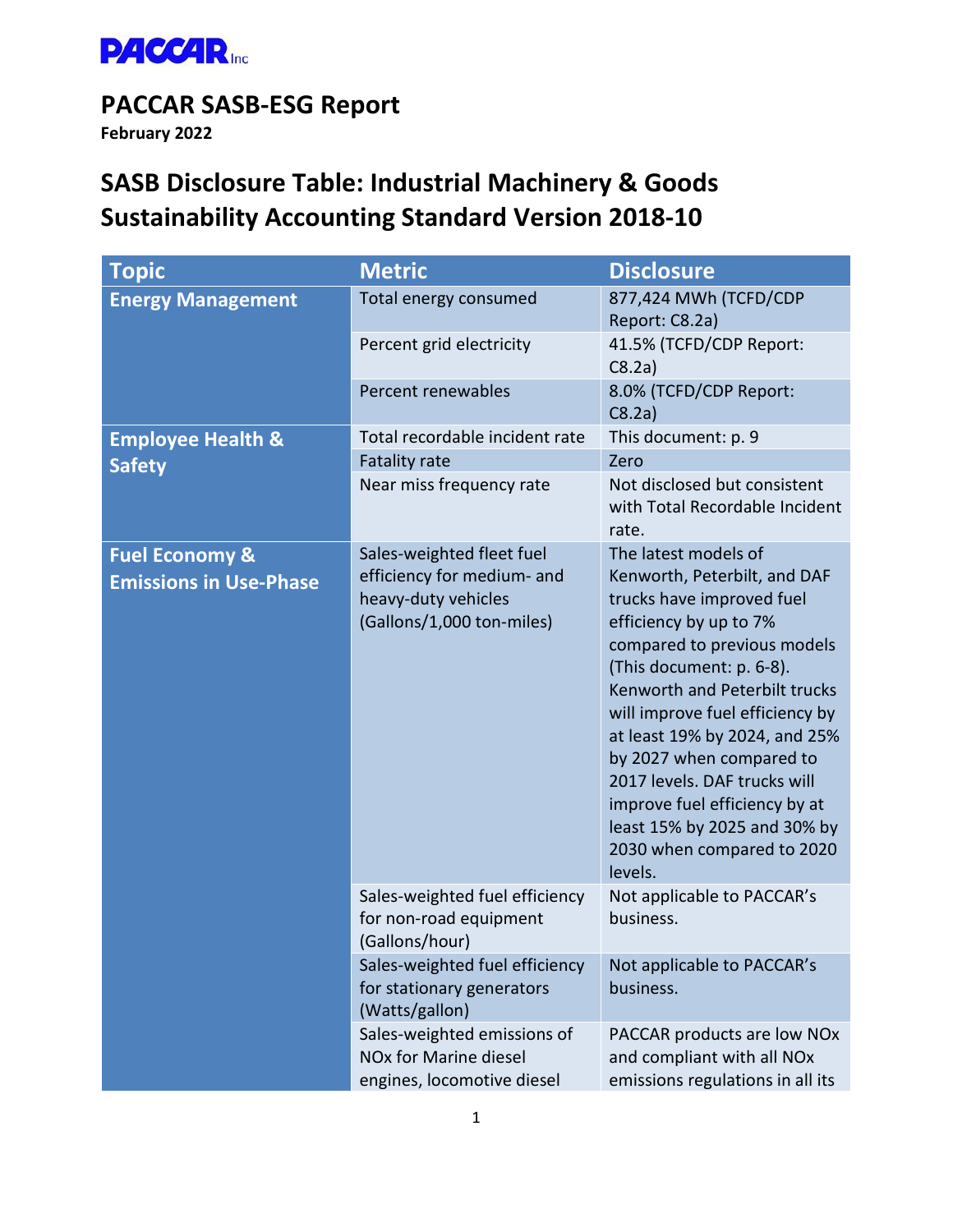

|                                   | engines, on-road medium-<br>and heavy-duty engines, and<br>other non-road diesel engines                                                                                                         | markets.                                                                                                |
|-----------------------------------|--------------------------------------------------------------------------------------------------------------------------------------------------------------------------------------------------|---------------------------------------------------------------------------------------------------------|
|                                   | Sales-weighted emissions of<br>particulate matter for Marine<br>diesel engines, locomotive<br>diesel engines, on-road<br>medium- and heavy-duty<br>engines, and other non-road<br>diesel engines | PACCAR products are low PM<br>and compliant with all PM<br>emissions regulations in all its<br>markets. |
| <b>Materials Sourcing</b>         | Description of the<br>management of risks<br>associated with the use of<br>critical materials                                                                                                    | This document: p. 11-13                                                                                 |
| <b>Remanufacture Design &amp;</b> | Revenue from                                                                                                                                                                                     | PACCAR's aftermarket parts<br>division sells remanufactured                                             |
| <b>Services</b>                   | remanufactured products and<br>remanufacturing services                                                                                                                                          | engines and many other<br>remanufactured components.                                                    |
| <b>Activity Metrics</b>           | Number of units produced by<br>product category                                                                                                                                                  | PACCAR delivered 162,700<br>new trucks in 2021                                                          |
|                                   | Number of employees                                                                                                                                                                              | 28,000 as of December 2021                                                                              |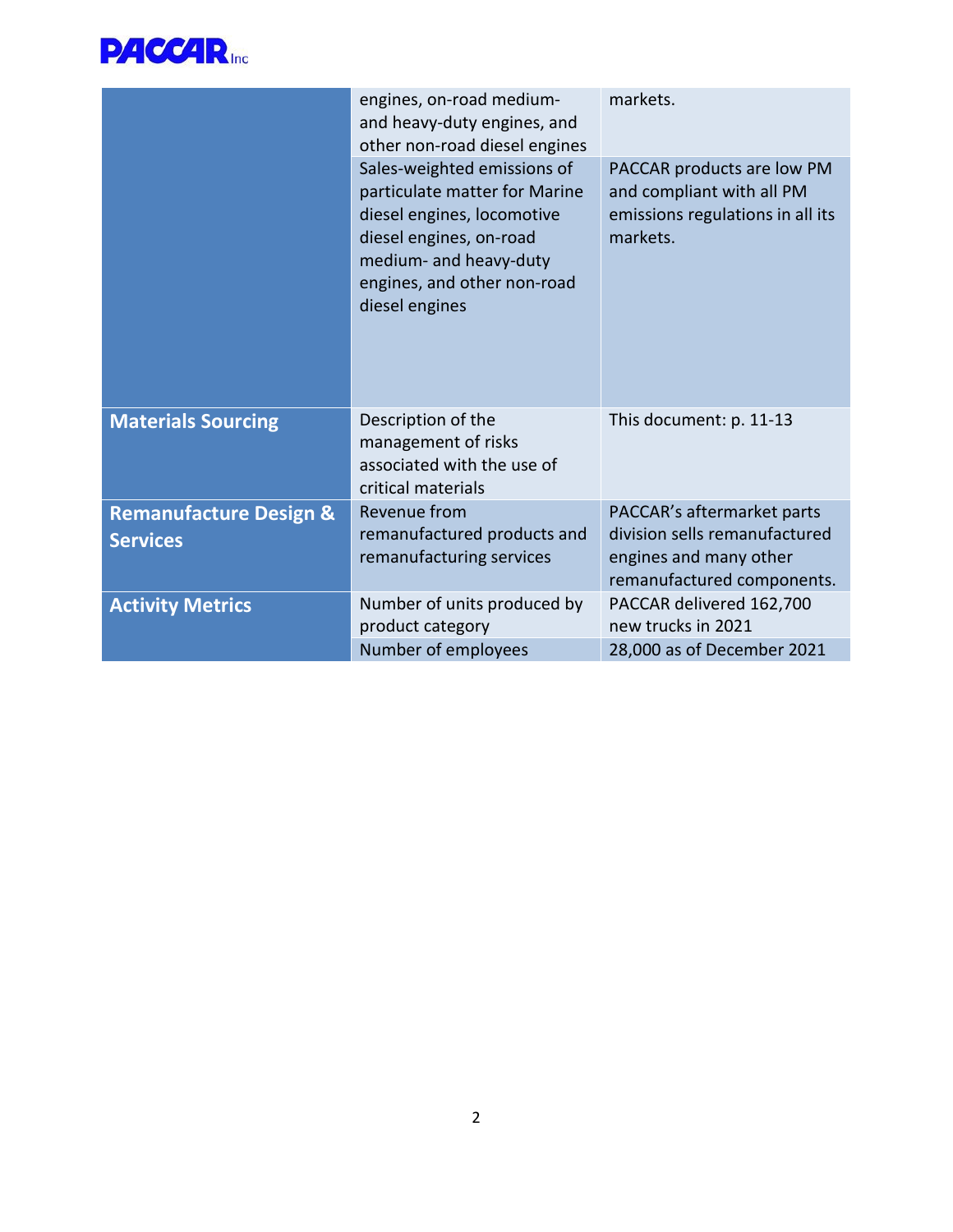

# **PACCAR Environmental, Social and Governance (ESG) Report**

PACCAR is a global technology leader in the design, manufacture and customer support of premium light-, medium- and heavy-duty trucks under the Kenworth, Peterbilt and DAF nameplates. PACCAR also designs and manufactures advanced powertrains, provides financial services and information technology, and distributes aftermarket parts related to its principal business.

PACCAR conducts business to achieve above-average market returns for stockholders, reflect the highest ethical standards, fulfill our legal obligations, and meet our social responsibilities. We strive to gain the favorable regard of customers, shareholders, employees, regulatory authorities, and the general public through superior performance and effective communications.

PACCAR's ESG approach is focused on environmental leadership, social responsibility, ethical business conduct, and corporate governance practices that enhance shareholder value.

The ESG disclosures in this report and at paccar.com are consistent with the SASB Industrial Machinery & Goods Sustainability Accounting Standard Version 2018-10.

# **Environmental Leadership**

Reducing the environmental impact of our activities and products is an integral part of our process of continuous improvement. Our commitment to the environment is demonstrated in our energy efficient operations and technologically advanced products.

PACCAR's global industrial leadership includes addressing the environmental challenges facing our own and future generations. PACCAR's environmental management system and policy are designed to focus on the reduction of the environmental impacts of the company's activities, products and services. A key premise of PACCAR's environmental policy can be stated simply: It is more environmentally prudent and cost effective to identify a problem before it occurs, than to correct or clean it up afterwards.

The following principles are used to implement PACCAR's environmental policy:

- Commitment to full compliance with environmental laws.
- Development and implementation of prudent practices in company facilities around the globe that often go beyond regulatory compliance.
- Comprehensive industry leadership in policy, procedure, training programs and operation audits at all company facilities.
- Commitment to continual improvement.
- Prevent pollution by continued evaluation of our industrial processes and procedures.
- Proactively seek new information and training in order to create, initiate and advance new ideas and approaches to manage environmental exposures before they are mandated by regulations.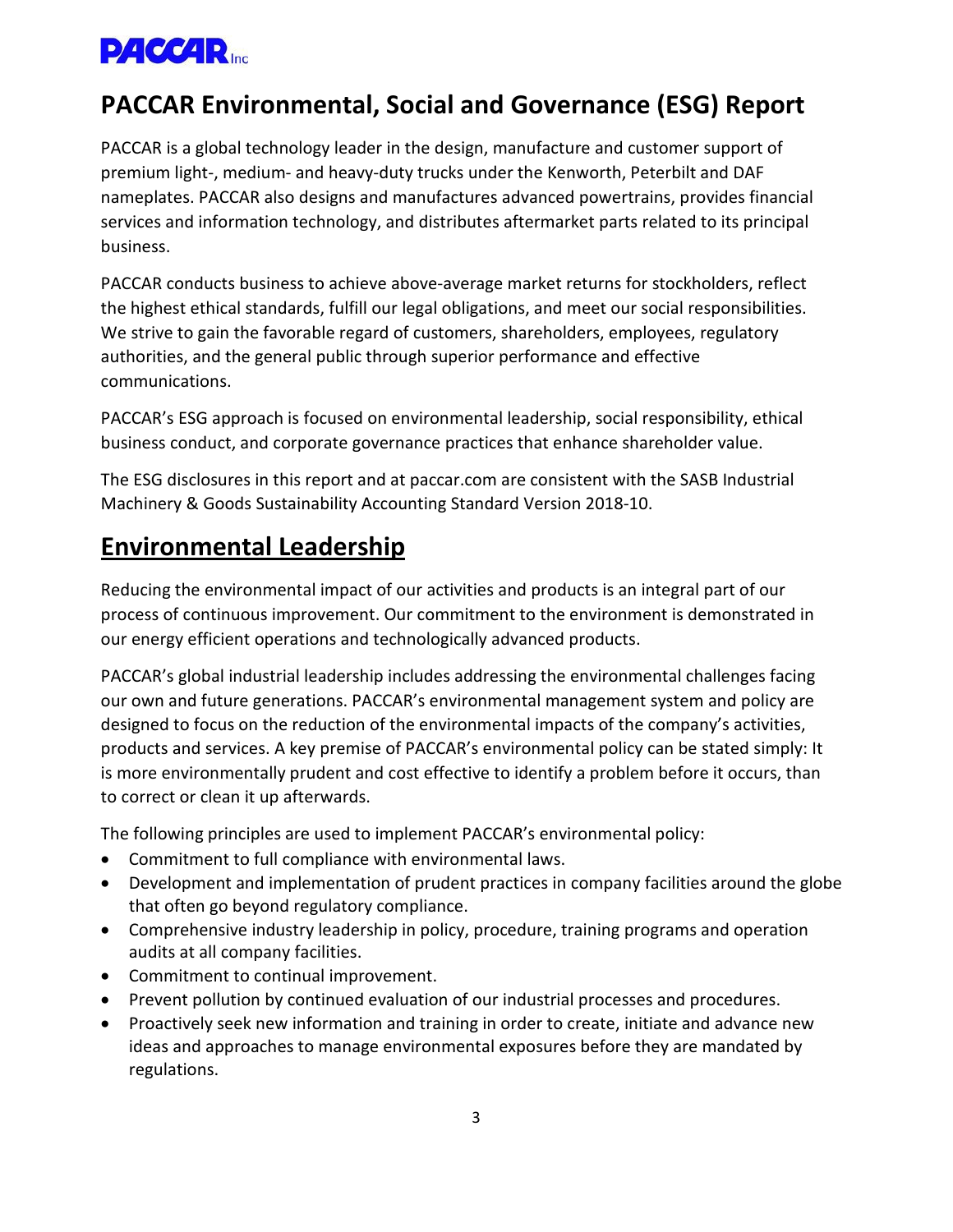

### **Operations**

PACCAR is committed to environmental responsibility in the vehicle production process. Finding ways to reduce waste, reuse materials, conserve energy and reduce the environmental impact of our activities occurs daily in both small and significant ways across the Company. PACCAR is driving clean manufacturing into every aspect of its business because it helps the environment and makes good long-term business sense.

PACCAR discloses greenhouse gas emissions and energy usage per unit of revenue. This normalizes the data for fluctuations in our business that occur due to industry cyclicality.

From 2013 to 2020, PACCAR reduced greenhouse gas emissions 24% on a per revenue basis as shown below:



**PACCAR's Greenhouse Gas Emissions** 

PACCAR has disclosed greenhouse gas emissions through CDP (formerly Carbon Disclosure Project) since 2014. In 2021, PACCAR achieved an A score from CDP, placing in the top 1.5% of over 13,000 companies reporting and demonstrating a robust approach to reducing greenhouse gas emissions in Kenworth, Peterbilt and DAF vehicles and from our global facilities. PACCAR has earned an "A" or "A-" rating for six consecutive years. CDP has aligned its questionnaires with the Task Force on Climate-Related Financial Disclosures' (TCFD) recommendations. Therefore, PACCAR's CDP disclosures are consistent with TCFD's recommendations. PACCAR's CDP report is publicly available on the CDP website [\(https://www.cdp.net/en/PACCAR\)](https://www.cdp.net/en/PACCAR) and attached to PACCAR's TCFD Report at https://www.paccar.com/about-us/environmental-social-andgovernance/PACCAR announced that it has established new emissions reduction targets in partnership with the Science Based Targets Initiative (SBTi). SBTi works with more than 1,000 companies worldwide to create a clearly defined path to reduce greenhouse gas emissions, with the goal to help limit global warming to well below 2 degrees Celsius compared to pre-industrial levels. PACCAR's targets are publicly disclosed at [https://sciencebasedtargets.org/.](https://sciencebasedtargets.org/)

From 2013 to 2020, PACCAR reduced its energy usage 14% on a per revenue basis as shown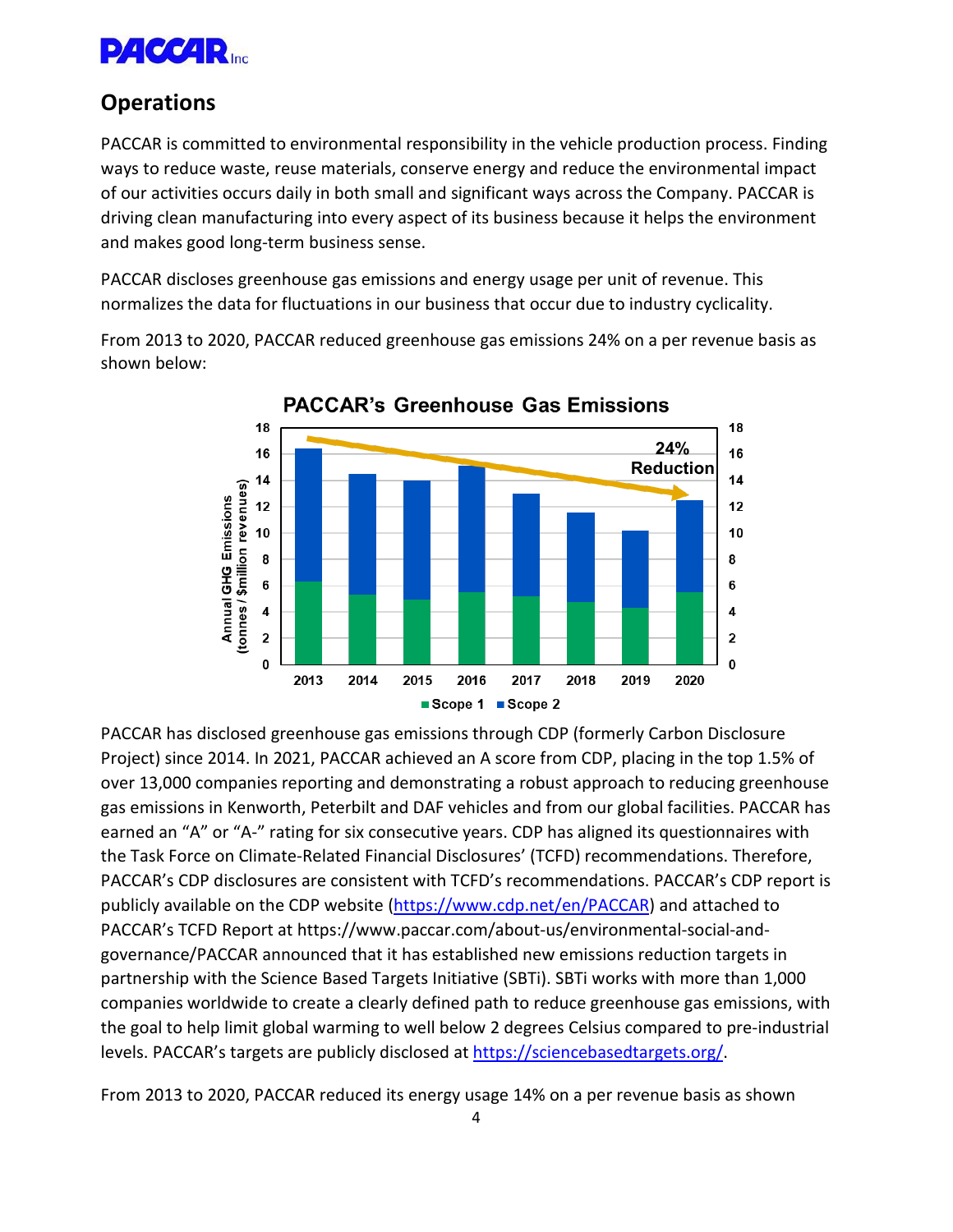

below:



PACCAR's hazardous air emissions have been reduced by over 200 tonnes per year in paint and other processes. The new state-of-the-art DAF Westerlo and Kenworth Chillicothe Cab Paint facilities will reduce hazardous waste emissions even further.

PACCAR has focused on responsible environmental stewardship since its founding in 1905. All of PACCAR's manufacturing locations are ISO 14001 certified and more than 80% are zerowaste-to-landfill.

### **Innovative Products**

A key element of PACCAR's environmental strategy is to offer our customers commercial vehicles that reduce environmental impacts. The company invests in technologies that reduce greenhouse gas emissions such as highly fuel efficient diesel engines, natural gas and biofuel engines, as well as next generation electric, hybrid, and hydrogen fuel cell powertrains. To develop these industry-leading products and technologies, PACCAR makes significant research and development and capital investments every year.

PACCAR's commitment to making the highest quality, most sustainable vehicles begins with product design. Our engineers use "Design for Environment" or Eco Design software to identify non-hazardous, lighter weight materials while improving overall vehicle recyclability.

#### **PACCAR's Zero Emission Trucks**

PACCAR's research and development efforts include several demonstration and development projects for Kenworth, Peterbilt and DAF vehicles, including battery electric, hydrogen fuel cell, and hybrid technologies. PACCAR began delivering battery electric vehicles in 2021 and is testing hydrogen powered vehicles with customers.

Peterbilt and Kenworth are collaborating with supplier partners, environmental regulators and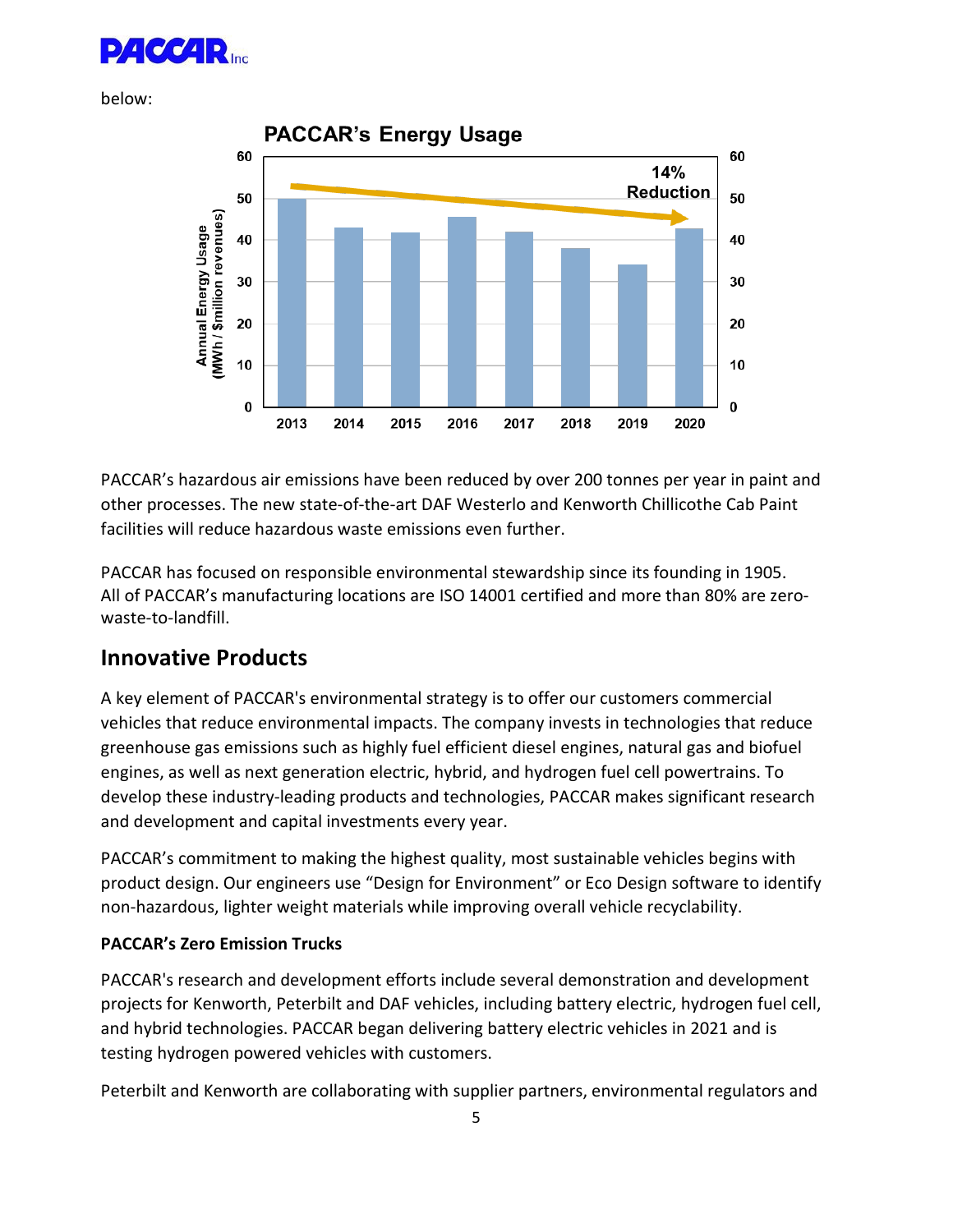

port authorities to develop trucks to meet potential new requirements for zero emissions port logistics. Kenworth partnered with Toyota Motor North America to develop zero emissions Kenworth T680 trucks powered by Toyota hydrogen fuel cell electric powertrains.

Peterbilt has developed a battery electric Peterbilt 579EV for port and regional haul applications. Peterbilt has designed a battery electric 520EV truck for the refuse segment. The truck's 100-mile range and quiet operation is an excellent solution for residential neighborhood refuse operations.

The zero-emissions Peterbilt 220EV and Kenworth K270E cabover trucks have a range of up to 200 miles. These trucks are designed for use in a variety of applications including local pickup and delivery and short regional haul operations.

DAF has developed battery electric DAF CF and DAF LF trucks, which offer zero emissions and ultra-low noise for heavy- and medium-duty urban distribution and refuse applications. The DAF CF Electric was named Green Truck Logistics Solution 2019, a prestigious award for the deployment of emerging technologies in Europe. The DAF LF Electric is a medium-duty truck with a modular battery pack that can be scaled to the range required by customers.

The DAF CF Hybrid has been developed for driving with zero emissions in urban areas, while offering a much longer range to operate beyond those urban areas, thanks to the efficient PACCAR MX-11 engine. The combination of electric and diesel power ensures the highest logistical efficiency.

The DAF XF  $H_2$  technology demonstration truck uses an internal combustion engine powered by hydrogen and was designed for use in the long-haul segment. It was honored with the "Truck Innovation Award 2022."

#### **Low Carbon and Renewable Fuels**

PACCAR is the market leader for natural gas heavy-duty vehicles. Based on the latest information from the research firm R.L. Polk, Kenworth and Peterbilt achieved market share of nearly 50% of compressed natural gas heavy-duty vehicle registrations in the U.S. and Canada in 2021.

PACCAR's MX 13 and MX 11 engines are certified to use B10/B20/B30 and XTL biofuels in Europe and B20 biofuel in the U.S. Biofuel capable unit sales represent 49% of PACCAR's total global truck sales in 2021.

#### **Advanced Vehicles**

PACCAR is participating in the Department of Energy's SuperTruck 3 program, with the goal to electrify medium- and heavy-duty trucks, expand electric vehicle infrastructure and lower emissions for on- and off-road vehicles.

DAF's model year 2022 XF, XG and XG+ models were honored as International Truck of the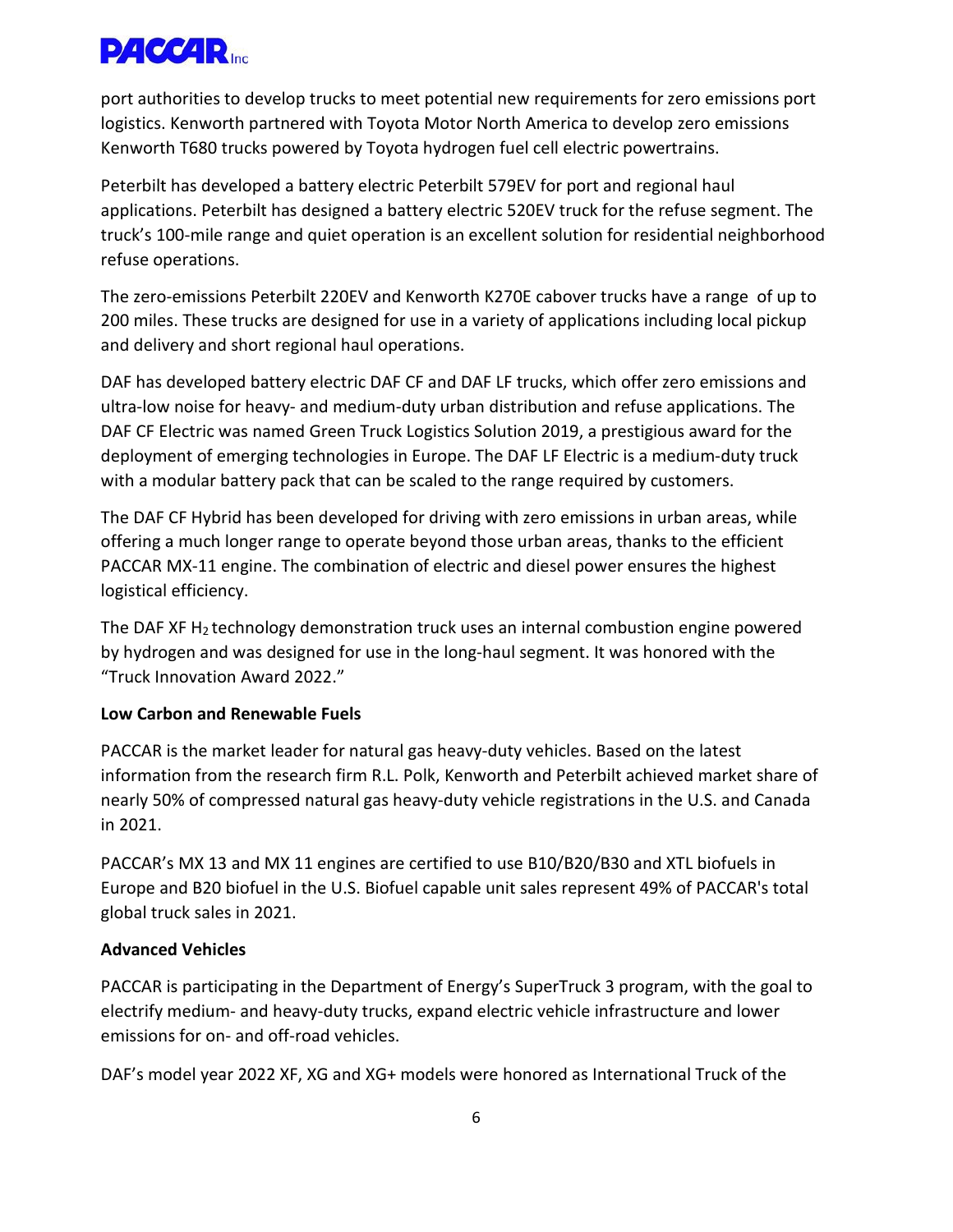

Year. These trucks are equipped with highly efficient PACCAR MX engines, a new compact aftertreatment system, and sophisticated software and aerodynamic optimization, reducing fuel consumption and CO2 emissions by up to 10% compared with previous models. DAF in the first truck manufacturer to introduce a new generation of trucks utilizing the new European regulations for truck masses and dimensions, resulting in a range of highly attractive and aerodynamic trucks which feature industry-leading fuel efficiency, safety and a luxurious cab for driver comfort.

Peterbilt and Kenworth recently introduced major enhancements to the Peterbilt 579 and the Kenworth T680 trucks, which reduce fuel consumption and CO2 emissions by up to 7% over previous models. Enhancements included a new aerodynamic design, the PACCAR Powertrain, a quieter cab, customizable 15" digital display, connectivity technology, and new ADAS safety features.

#### **Platooning**

PACCAR also innovates with platooning technology to provide customers and communities with more efficient freight transport with reduced emissions. DAF Trucks has been a leader in truck platooning since early 2015 with the launch of the EcoTwin project. Platooning enables trucks to drive in close formation, leading to reduced fuel consumption and CO2 emissions of up to 10%, and improved traffic flow. The advanced driver assistance systems used in platooning are expected to enhance road safety. DAF test drivers have driven truck platoons tens of thousands of miles on both public roads and on test tracks. In its latest platooning project, DAF is partnering with the United Kingdom Transport Research Laboratory, along with TNO, Ricardo, and DHL in truck-platooning trials in the United Kingdom.

#### **Remanufacturing**

Remanufacturing is the industrial process of returning a previously used component to "likenew" condition. Remanufacturing helps the environment by reducing waste. PACCAR's aftermarket parts division sells remanufactured engines and many other remanufactured components.

#### **Connected Trucks and Driver Training**

PACCAR Connect is a new state-of-the-art global connected truck platform. This configurable system consists of proprietary hardware and software that provides robust data security, over the air software updates and advanced fleet management tools, while enabling customers to cos effectively integrate their existing fleet management systems and applications. PACCAR began installing PACCAR Connect on DAF XF, SG and XG+ trucks in October 2021. The information provided by this system enables customers to improve fleet operating efficiency and reduce fuel consumption and CO2 emissions.

PACCAR has introduced technologies that train drivers to operate vehicles more efficiently. Kenworth and Peterbilt's Driver Performance Assistant offers interactive in-dash coaching to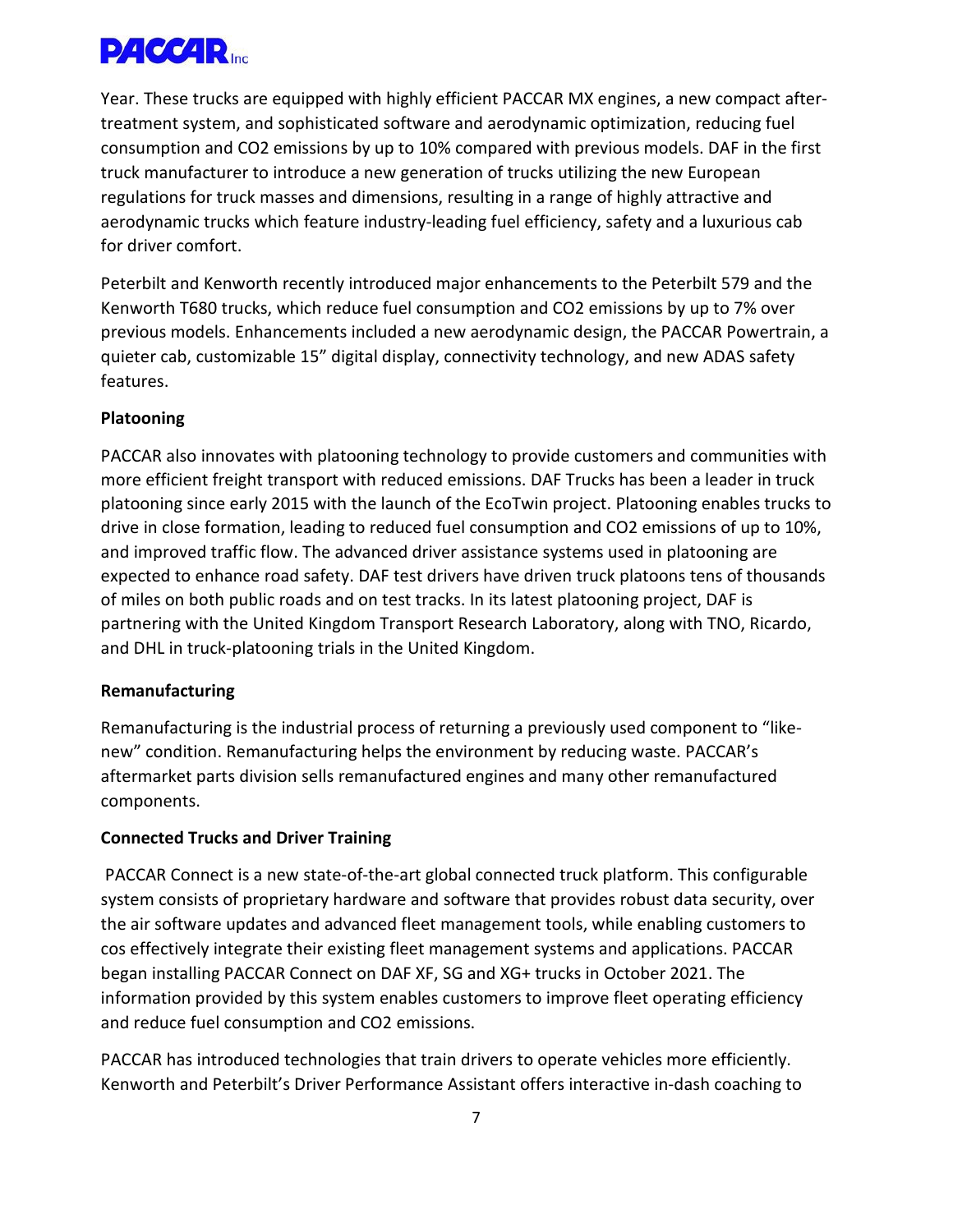

drivers to reduce fuel consumption and CO2 emissions. DAF's EcoDrive Training enhances driver efficiency, resulting in up to 5% reduced fuel consumption and CO2 emissions from every properly trained driver.

# **Social Responsibility**

## **Workplace Safety**

Continued focus on workplace safety keeps our employees safe and our facilities profitable. Safety is a key priority during employee orientation at all facilities and safety is the responsibility of every PACCAR employee. PACCAR's major manufacturing facilities are equipped with safety and health departments staffed with trained medical personnel.

Company managers address safety enhancements every day in morning meetings; they provide regular and ongoing safety training; and they use displays located in factories to provide all employees with safety-related information. Senior management demonstrates its commitment to workplace safety by awarding the President's Cup for Excellence in Safety at an annual Company ceremony attended by senior executives from all Company locations. Additional investments in safety include implementing PACCAR Safety College training to enhance safety leadership, a project to create enhanced safety standards and training for working on battery electric vehicles, and deploying safety software across the company to support tracking and reporting safety data. PACCAR's consistent focus on workplace safety has resulted in a fatality rate of zero, and a recordable injury/illness rate lower than the U.S. industry average.



### **OSHA Recordable Injury/Illness Rate** Injuries Per 200,000 Hours Worked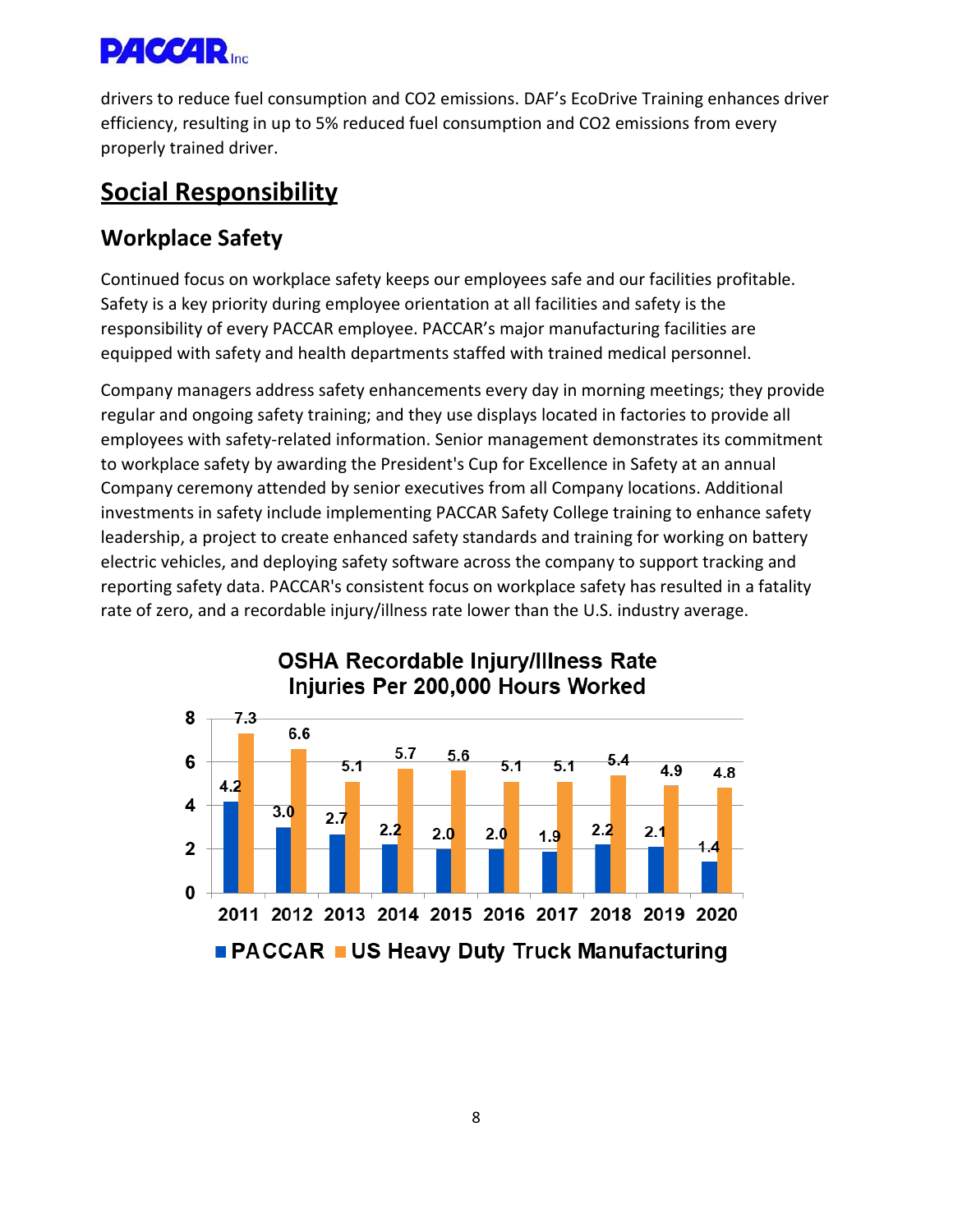

### **Employee Training and Well-Being**

PACCAR's employee training and development programs are extensive and comprehensive. All new employees receive an orientation and training for their specific positions. Ongoing jobrelated training is available to meet employees' and the Company's needs. Training programs include professional and technical skills training, compliance training, leadership development and management training. Many PACCAR divisions offer apprenticeship and tuition assistance programs to enhance skills through education. PACCAR also offers extensive internship programs to attract future employees.

PACCAR provides robust benefits packages that support physical, emotional and financial wellbeing. Employee satisfaction and engagement are measured through periodic surveys that result in quantitative metrics leading to workplace enhancements.

PACCAR is an equal opportunity employer and provides a workplace free from discrimination and harassment. PACCAR values workplace diversity. PACCAR diversity councils operate throughout PACCAR's global businesses. The diversity councils' goals are to enhance business success through diverse and inclusive workplaces. The PACCAR Women's Association seeks to increase women in PACCAR leadership roles by providing educational, networking and mentoring opportunities to employees at all levels. PACCAR Inc, Kenworth, Peterbilt, PACCAR Parts, PACCAR Engine, PACCAR Australia and Dynacraft were each honored by the Women in Trucking Association as a 2021 "Top Company for Women to Work for in Transportation," and PACCAR's Chief Information Officer, Lily Ley, was the "2021 Influential Woman in Trucking" award winner. More information about PACCAR's commitment to diversity and inclusion can be found at https://www.paccar.com/media/3106/code-of-conduct-2021-final.pdf.

#### **Community**

PACCAR and its employees are leaders in our communities. Strong communities assist those less fortunate with a range of social services. Employees organize support for various charities and civic organizations such as United Way, Juvenile Diabetes Research Foundation, Race for the Cure, and local food banks. To prepare school-age children for the skills to succeed in the 21st century workforce, PACCAR and its many committed employee volunteers support literacy and other educational programs. This includes purchasing books for children in need, and contributing funds and volunteer time to supplemental education programs such as Junior Achievement.

### **Philanthropy**

PACCAR's proud tradition of giving back to the community began with the founding of the company and continues today through PACCAR and the PACCAR Foundation. PACCAR has contributed over \$210 million to educational, social services and arts organizations since 1951. PACCAR makes these grants in locations in which its employees work and live worldwide. PACCAR has recently contributed over \$2 million to nonprofit organizations that promote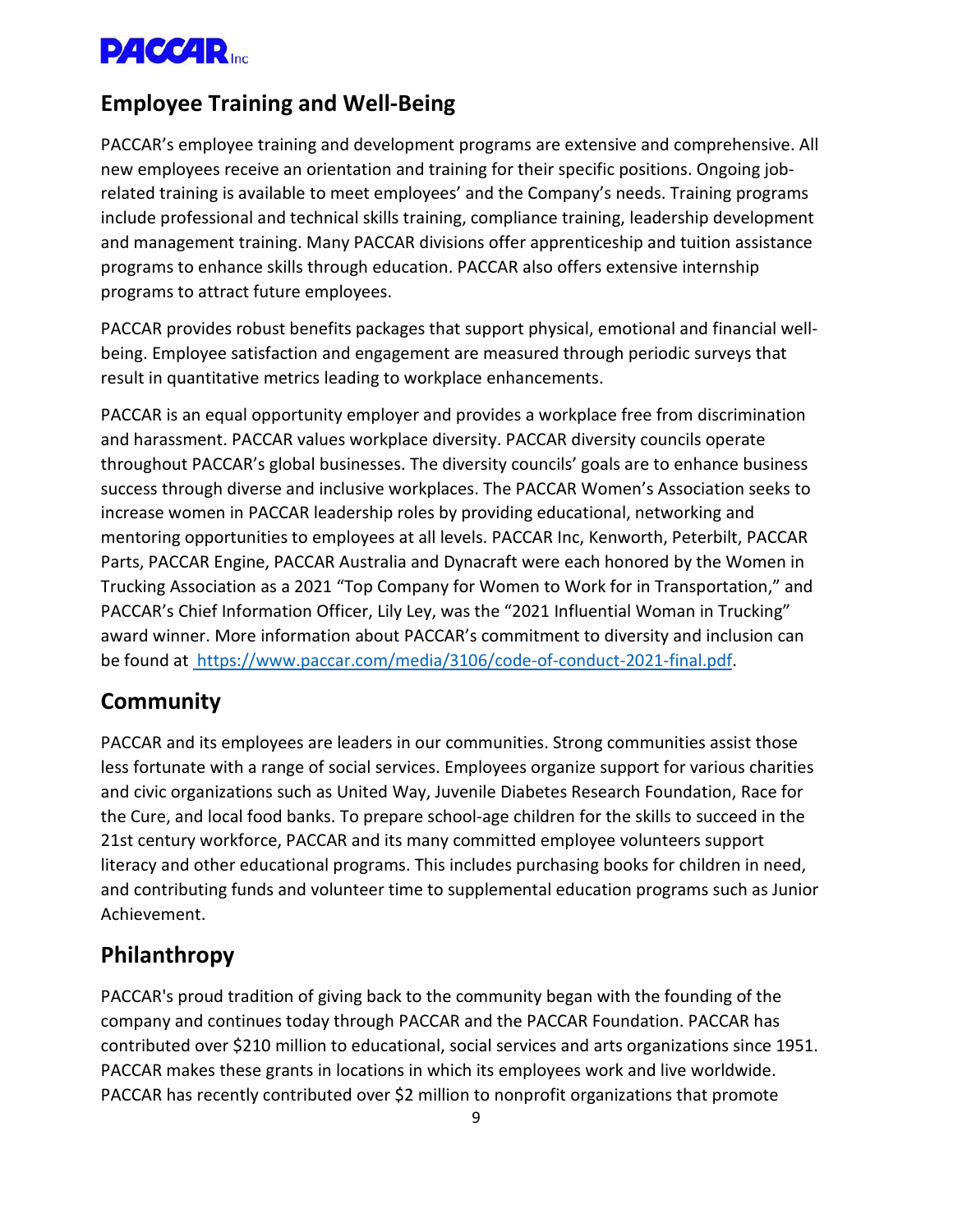

diverse and inclusive communities, including UNCF, Special Olympics USA Games, YWCA, Landesa, Northwest African American Museum and Lighthouse for the Blind. PACCAR and its employees donated over \$2 million in 2020 to assist communities impacted by the COVID-19 pandemic. More information can be found at<https://www.paccar.com/about-us/philanthropy/>

## **Code of Business Conduct**

The manner in which PACCAR conducts its business, and the opinion of our shareholders, employees, customers and the public, are all very important to the continued success of PACCAR. Over the years PACCAR, through its commitment to integrity and honesty as demonstrated by PACCAR's directors, officers and employees, has earned an excellent reputation as a responsible corporate citizen. It is the responsibility of each director, officer and employee of PACCAR to review the Code of Business Conduct and become familiar with how it applies to specific business situations. All PACCAR employees receive ongoing training regarding the Code of Conduct and are expected to comply with the law and the highest standards of honest and ethical conduct.

PACCAR has a long history of achieving high standards of performance related to human rights and compliance with laws and regulations in all countries where the Company does business.

The PACCAR Code of Business Conduct contains information explaining how employees can confidentially report violations of the Code through a hotline, and PACCAR's anti-retaliation policy. The Code of Business Conduct also includes policies regarding conflicts of interest, bribery, corruption, discrimination, harassment, competition law, and other topics. The Code of Business Conduct can be found at [https://www.paccar.com/media/3106/code-of-conduct-2021](https://www.paccar.com/media/3106/code-of-conduct-2021-final.pdf) [final.pdf.](https://www.paccar.com/media/3106/code-of-conduct-2021-final.pdf)

## **Supplier Code of Conduct**

PACCAR expects its suppliers to comply with the standards set forth in its Supplier Code of Conduct, and all laws, rules and regulations in the countries in which they operate. PACCAR selects suppliers after detailed reviews of their operations. PACCAR conducts periodic on-site supplier visits, announced and unannounced, for various reasons, including verification and auditing of contract compliance. These expectations apply to all PACCAR suppliers, their affiliates and locations worldwide. Suppliers who fail to meet these standards risk the loss of all existing and future business with PACCAR. PACCAR suppliers will:

- Comply with all applicable laws concerning minimum employment age, working conditions, compensation and benefits; never employ slave, indentured or forced labor, or engage in human trafficking.
- Treat employees with dignity and respect; never discriminate on the basis of race, color, gender, gender identity or expression, sexual orientation, nationality, religion, age, or marital status.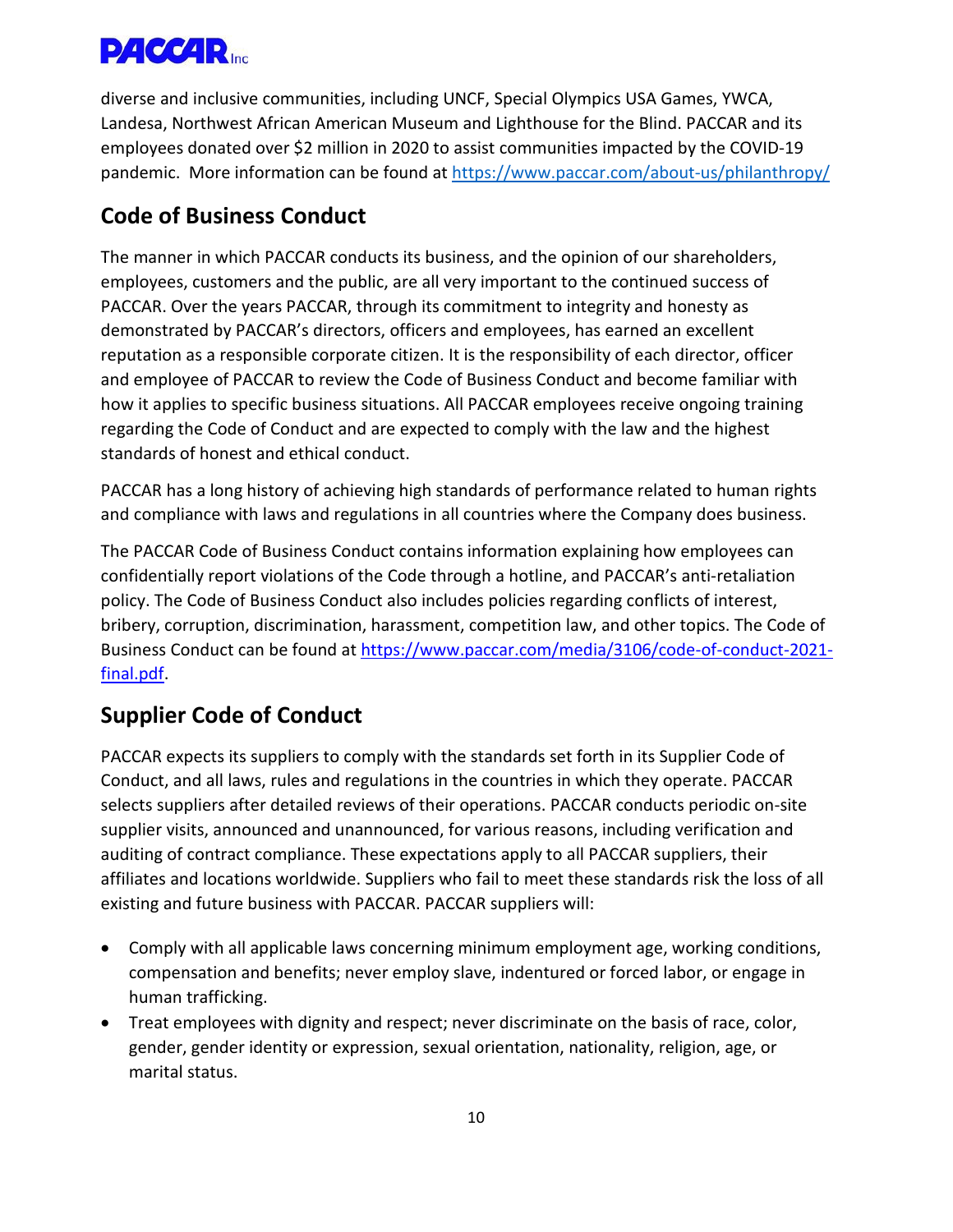

- Respect the laws of each country governing the right of employees to join or not to join lawful organizations.
- Enhance employee safety and health through proper workplace design, operational controls, preventative maintenance and safe work procedures.
- Comply with anti-corruption laws in every country in which they do business. Never directly or indirectly receive or offer bribes, kickbacks, or other corrupt payments, to or from any person or organization including government and private organizations, their officials, agents and employees.
- Accurately record and disclose information regarding business activities and performance in accordance with applicable laws and regulations as well as prevailing industry business practices.
- Respect intellectual property rights and safeguard customer information and technologies by implementing processes that protects those rights.
- Use due diligence to avoid the possibility of inclusion of conflict minerals in their products.
- Establish product design and manufacturing processes that assure the integrity and safety of their products and inform PACCAR immediately if a question arises concerning the safety of a product sold to PACCAR.
- Implement processes to protect the confidentiality of employees who in good faith report potential unethical or illegal activity.
- Use, maintain and dispose of hazardous and non-hazardous waste as required by applicable laws and regulations.
- Minimize production of solid waste, wastewater, and hazardous air emissions by implementing appropriate conservation measures.
- Notify PACCAR immediately of any violation of these standards.

# **State of California Transparency in Supply Chains Act**

PACCAR is committed to ensuring that its suppliers do not use slave labor or engage in human trafficking. PACCAR's Supplier Code of Conduct prohibits suppliers from using forced labor of any kind.

PACCAR suppliers certify that they comply with laws regarding minimum employment age, working conditions and compensation, and do not engage in slavery or human trafficking. Noncompliance is grounds for termination and elimination from the PACCAR supply base.

# **Conflict Minerals and Critical Materials**

PACCAR is committed to complying with the Dodd-Frank Act's disclosure requirements concerning "Conflict Minerals" – tin, tungsten, tantalum and gold – whose sourcing has been identified with human rights abuses in the Democratic Republic of Congo and adjoining countries (the "Conflict Area"). PACCAR has developed a due diligence process, based on the guidance provided by the Organisation for Economic Cooperation and Development (OECD), to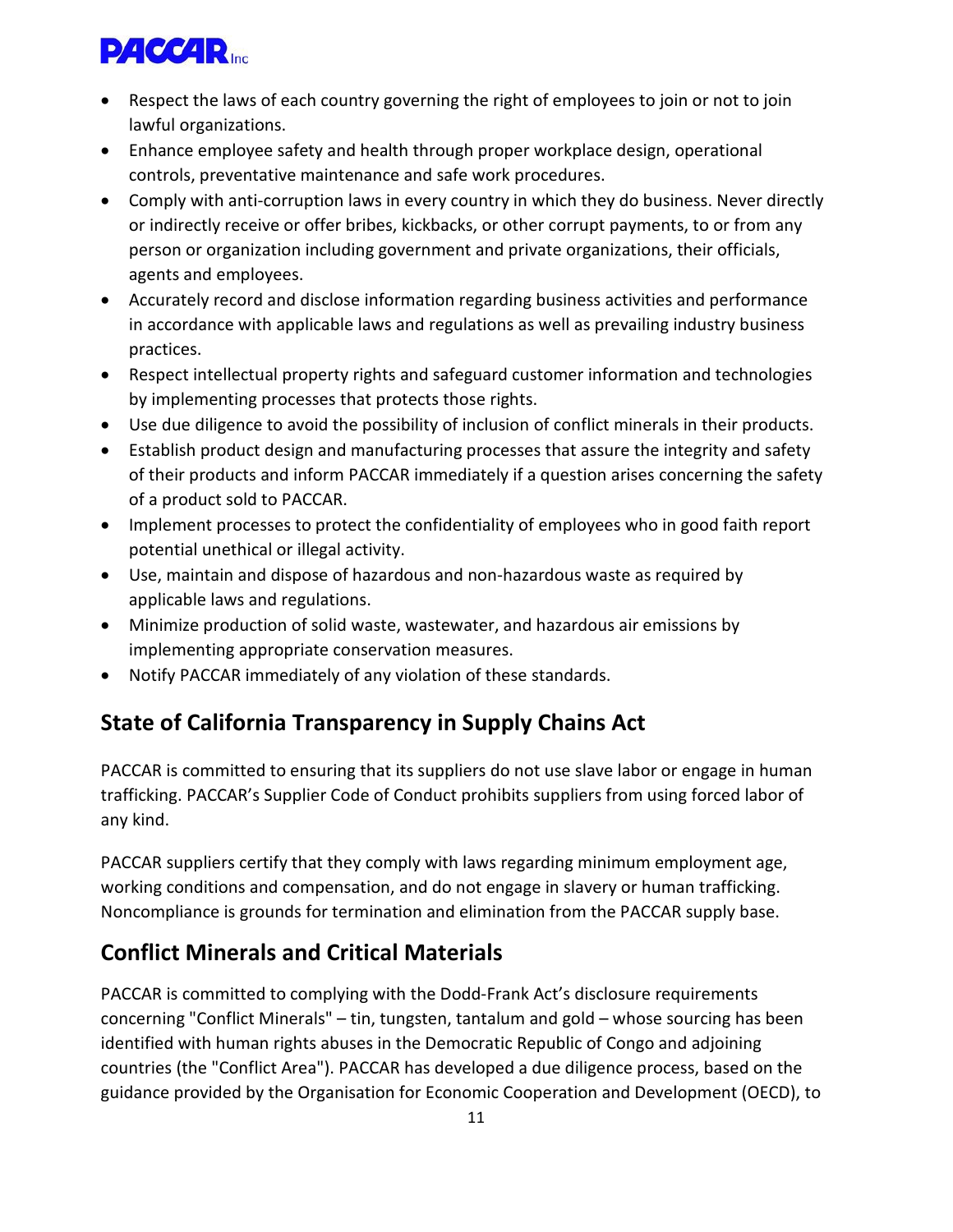

mitigate the risk of inclusion of Conflict Minerals in its products. This process requires the Company and its suppliers to perform due diligence and document either (1) that the Conflict Minerals used to manufacture products for PACCAR originate outside the Conflict Area or come from recycled or scrap sources, or (2) if sourced from within the Conflict Area that they come from mines or smelters certified by an independent third party not to benefit armed groups ("Conflict-Free"). PACCAR is participating in the Automotive Industry Action Group and the Conflict-Free Smelter Program developed by the Electronic Industry Citizenship Coalition, Incorporated and Global e-Sustainability Initiative to identify the sources of Conflict Minerals in its products. If any sources within the Conflict Area are identified, PACCAR will work with its suppliers, in accordance with OECD guidance, to take reasonable steps to verify that they are Conflict-Free.

A critical material is defined as a material both essential in use and subject to the risk of supply restriction. PACCAR uses a limited number of critical materials in its business, including platinum group metals. PACCAR does not directly source any critical materials. Rather, these materials are present primarily in exhaust aftertreatment system components provided by suppliers. PACCAR mitigates risk from critical materials by entering long-term agreements with high quality, reputable suppliers that adhere to PACCAR's Code of Supplier Conduct. PACCAR is also prepared to work with alternative suppliers in the case of supply disruption of critical materials.

# **Corporate Governance**

PACCAR has excellent corporate governance policies and practices that enhance stockholder returns. Its policies ensure that the Company is governed in accordance with the highest standards of integrity and in the best interest of its stockholders.

## **Board of Directors**

PACCAR's Board of Directors is comprised of 11 directors who bring a diversity of perspectives, skills and business experience relevant to the Company's global operations. Each director has achieved significant success in business, education or public service and has demonstrated the highest ethical standards and integrity as well as mature judgment, objectivity, practicality and a willingness to ask difficult questions. The directors are committed to work together to reach consensus for the betterment of the stockholders and the long-term viability of the Company. In selecting nominees for the Board of Directors, the Nominating and Governance Committee recognizes the importance of having a diversity of gender, heritage and backgrounds to ensure that a variety of opinions and perspectives are represented on the Board; accordingly, initial lists of candidates from which new director nominees are chosen will include qualified female and racially/ethnically diverse candidates.

PACCAR's Corporate Governance Guidelines are available at [https://www.paccar.com/about](https://www.paccar.com/about-us/board-of-directors/governance-guidelines/)[us/board-of-directors/governance-guidelines/ a](https://www.paccar.com/about-us/board-of-directors/governance-guidelines/)nd are structured to ensure the Board has the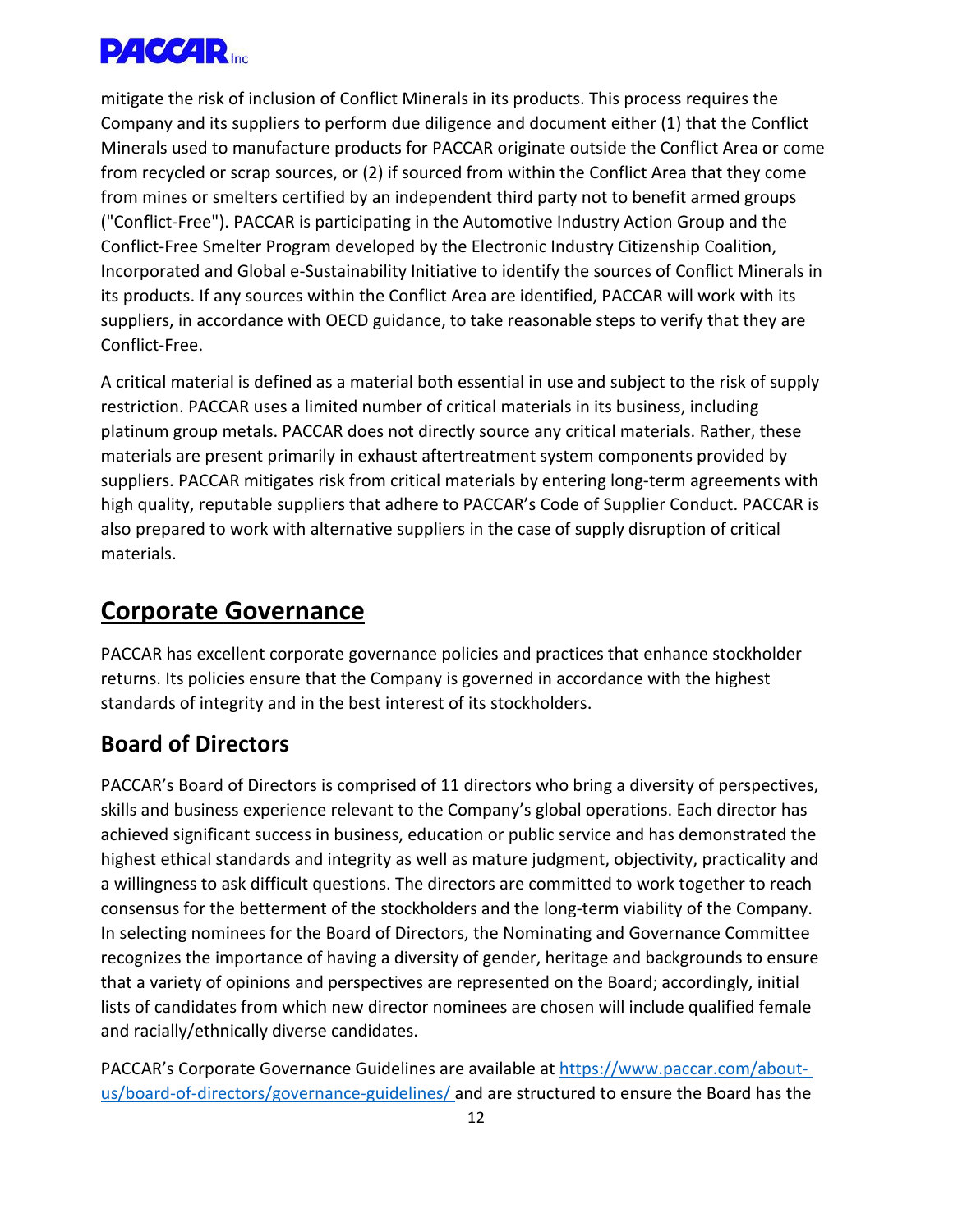

necessary authority and practices to evaluate business operations and to make decisions independent of PACCAR's management. Each director is expected to act with integrity, understand the importance of representing the entire shareholder constituency and increasing shareholder value, contribute actively and objectively at Board and Committee meetings and participate in management evaluation and succession planning.

Key facts about the Board of Directors include:

- 73% of PACCAR's directors are independent.
- Two of 11 directors are women.
- 18% of directors are racially/ethnically diverse
- 9 of 11 directors have been CEO and/or Chair
- One director serves as the lead independent director.
- The Board is required to evaluate its performance on an annual basis.
- Directors are required to own PACCAR stock and/or deferred stock units in an amount equal to five times their annual cash retainer.
- All directors on the Compensation, Nominating & Governance and Audit Committees are independent.
- The average compensation of non-employee directors is comparable to the median of company peers.
- The Board has a mandatory retirement age of 72.

### **Executive Compensation**

PACCAR's compensation programs are directed by the Compensation Committee of the Board of Directors, which is composed exclusively of independent directors. The objective of the programs is to attract and retain high-quality executives, link incentives to the Company's performance and align the interests of management with those of stockholders. The Company emphasizes pay for performance and uses equity-based incentive programs designed to compensate executives for generating outstanding performance for stockholders. Each of the Company's Say-on-Pay proposals was approved by 95% or more of the shares voted in 2011, 2014, 2017 and 2020.

Key compensation practices include:

- PACCAR does not have an employment agreement with its CEO or any other officer.
- No employees are eligible for multi-year guaranteed bonuses.
- PACCAR does not discount, backdate, reprice or retroactively grant equity awards and prohibits the buy-out of underwater options.
- The Company prohibits the hedging or pledging of Company stock or purchasing of stock on margin by executive officers.
- The CEO does not have a golden parachute.
- The CEO is required to own PACCAR stock in an amount equal to five times the CEO's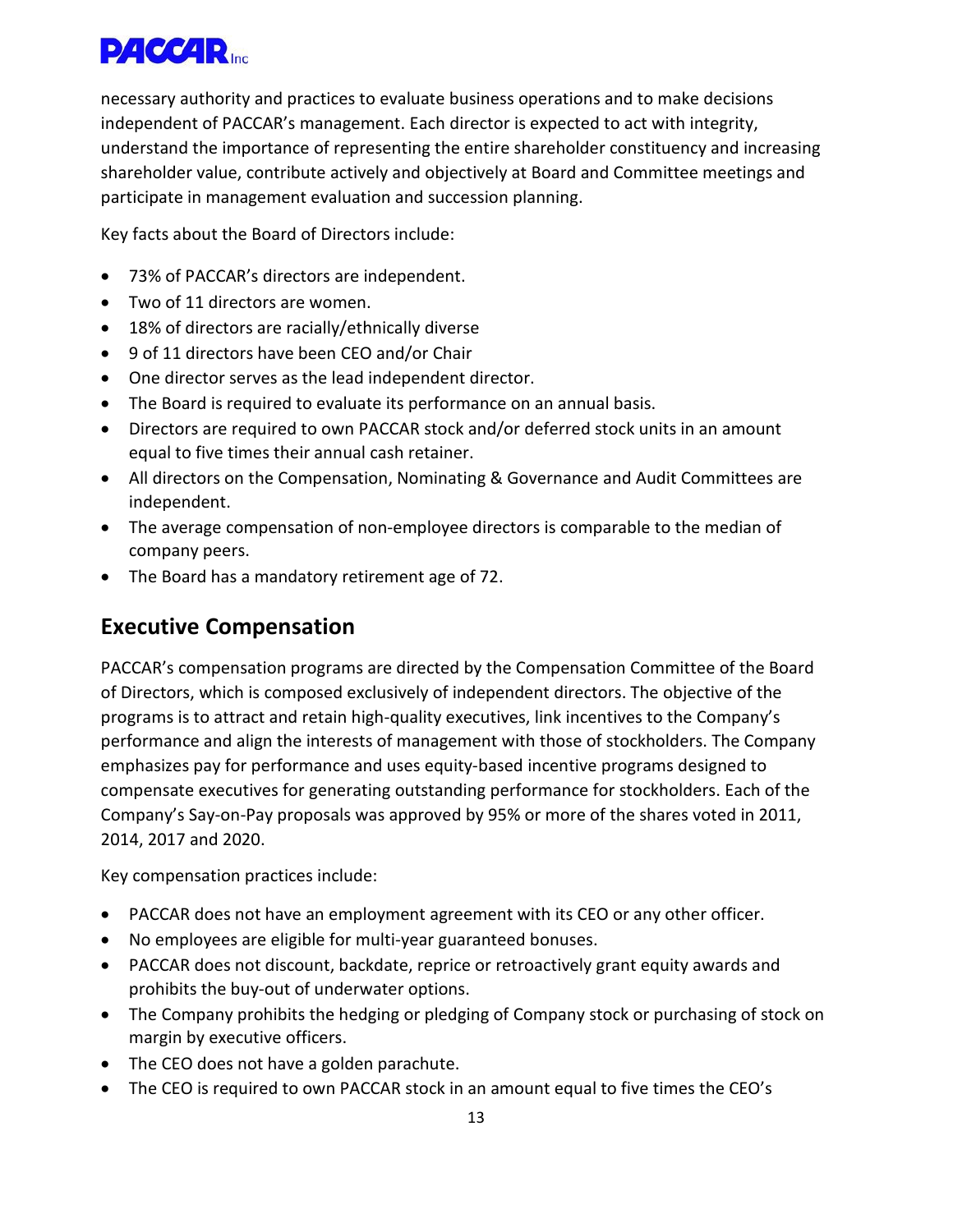

annual base salary.

- PACCAR discloses full information on the performance measures used in the longterm incentives granted to executives. [https://www.paccar.com/investors/sec](https://www.paccar.com/investors/sec-filingsdata-archive/)[filingsdata-archive/](https://www.paccar.com/investors/sec-filingsdata-archive/)
- The Company does not provide for excise tax gross-ups on change-in-control payments.

# **Shareholder Rights**

The Company's corporate governance structure provides for meaningful and significant stockholder input in director elections and governance. Stockholders have the opportunity to include their own proposals and director nominees for election in the Company's proxy and to present them at the annual meeting of stockholders. The Nominating and Governance Committee of the Board of Directors regularly reviews developments in corporate governance and recommends governance enhancements to the Board of Directors.

PACCAR's excellent stockholder rights and corporate governance practices include:

- PACCAR has one class of stock with equal voting rights.
- All common shareholders are entitled to vote for all current director nominees.
- Directors are elected annually.
- Shareholders have a proxy access right.
- Shareholders holding 25% of PACCAR's total outstanding shares may convene a special meeting.
- There are no material restrictions on shareholders' right to call special meetings.
- The Company does not have a controlling shareholder.
- The Company does not have a poison pill in effect.

## **Audit and Risk Oversight**

The Company's audit committee is made up of four independent directors. The committee reviews the Company's annual and quarterly financial statements, monitors the integrity and effectiveness of the audit process and reviews the corporate compliance programs. It also monitors the Company's system of internal controls over financial reporting and oversees the internal audit function.

- There are four financial experts serving on PACCAR's audit committee.
- The Company has not restated its financial statements for any period within the past five years.
- The Company has timely released all financial disclosure filings in the past five years.
- The Company has disclosed no material weaknesses in its internal controls in the past five years.
- Non-audit fees represented 2% of total auditor fees in 2021.
- A regulator has not taken action against a director or officer of the company in the past five